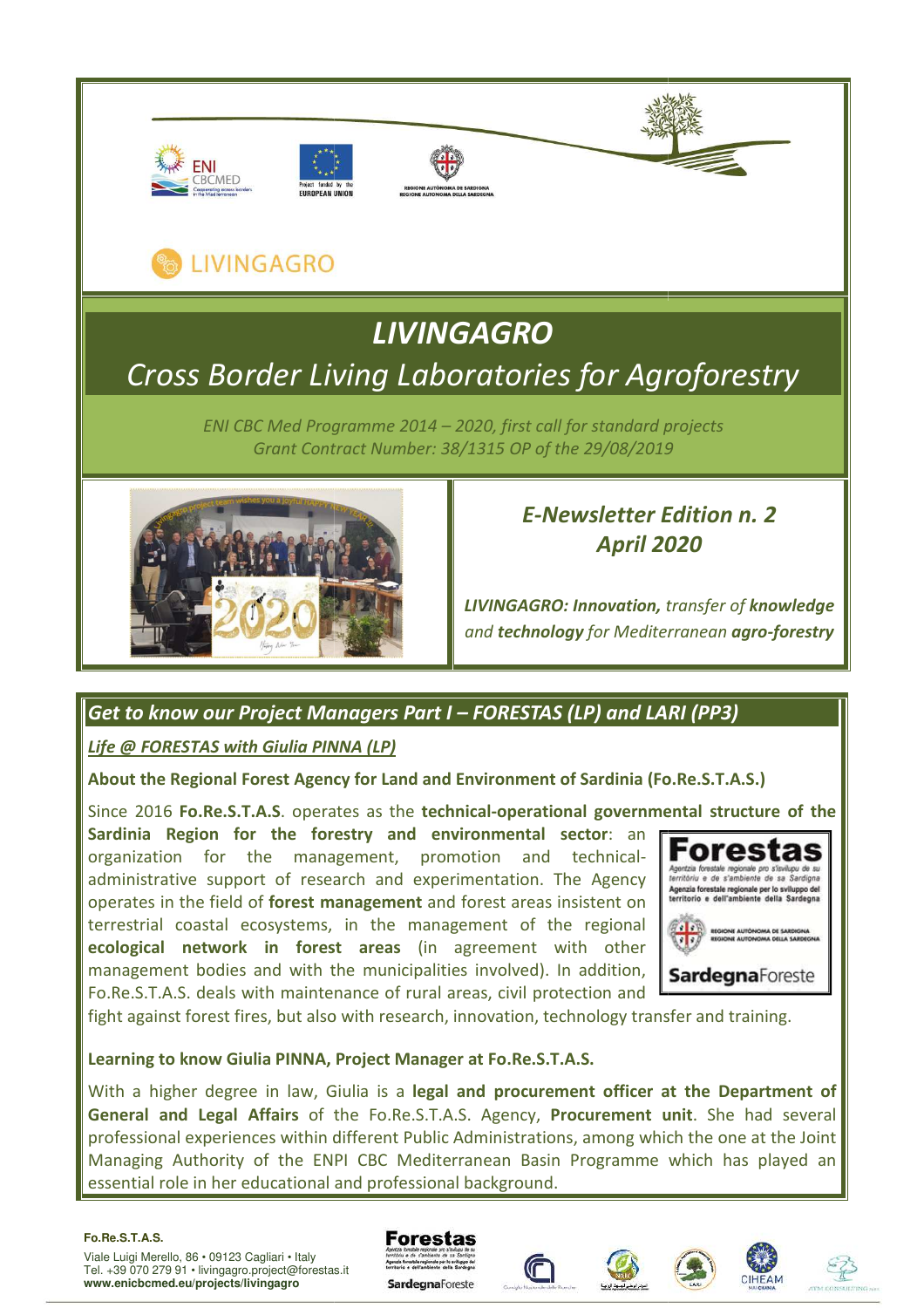#### **Work during COVID19 health emergency**

At **Fo.Re.S.T.A.S. Agency** almost all employees are currently working from home, exception made for carrying out those functions that can only be carried out at the office such as the contact center, payroll processing and some activities related to the budget. In this sense, in order to avoid creating unsafe working conditions, the **presence of staff at the Agency's offices is very limited** and has to be eventually authorized for necessary circumstances; even managers do alternate working hours to avoid overcrowding. Gloves and masks are provided to the staff who is obliged to go at the office. Concerning smart working, the exchange between colleagues is, despite the unusual situation, continuous and effective through e-mail, telephone and videoconference meetings. nstances;<br>e providec<br>ge betwee<br>mail, tele



# *Life @ LARI with Milad EL RIACHY (PP3)*

**About the Lebanese Agricultural Research Institute (LARI)**

LARI is a **governmental organization that supplies several services for farmers, traders and NGOs**. These services include **laboratory tests for** imported and exported **food products** including olive oil, honey, milk and wine (quality, microbiological and mycotoxins); water (chemical and microbiological tests); soil; fertilizers and forages. Despite the Corona Virus, these services remain available in addition to several research projects that are still ongoing, among which LIVINGAGRO project. Virus, these services remain available in addition to several research<br>
projects that are still ongoing, among which LIVINGAGRO project.<br> **Learning to know Dr. Milad El Riachy, LIVINGAGRO Project Manager at LARI**<br>
The LIVI



**Learning to know Dr. Milad El Riachy, LIVINGAGRO Project Manager at LARI**

**production** from the University of Cordoba (Spain) and **Head of the Department of Olive and** 

#### **Fo.Re.S.T.A.S.**







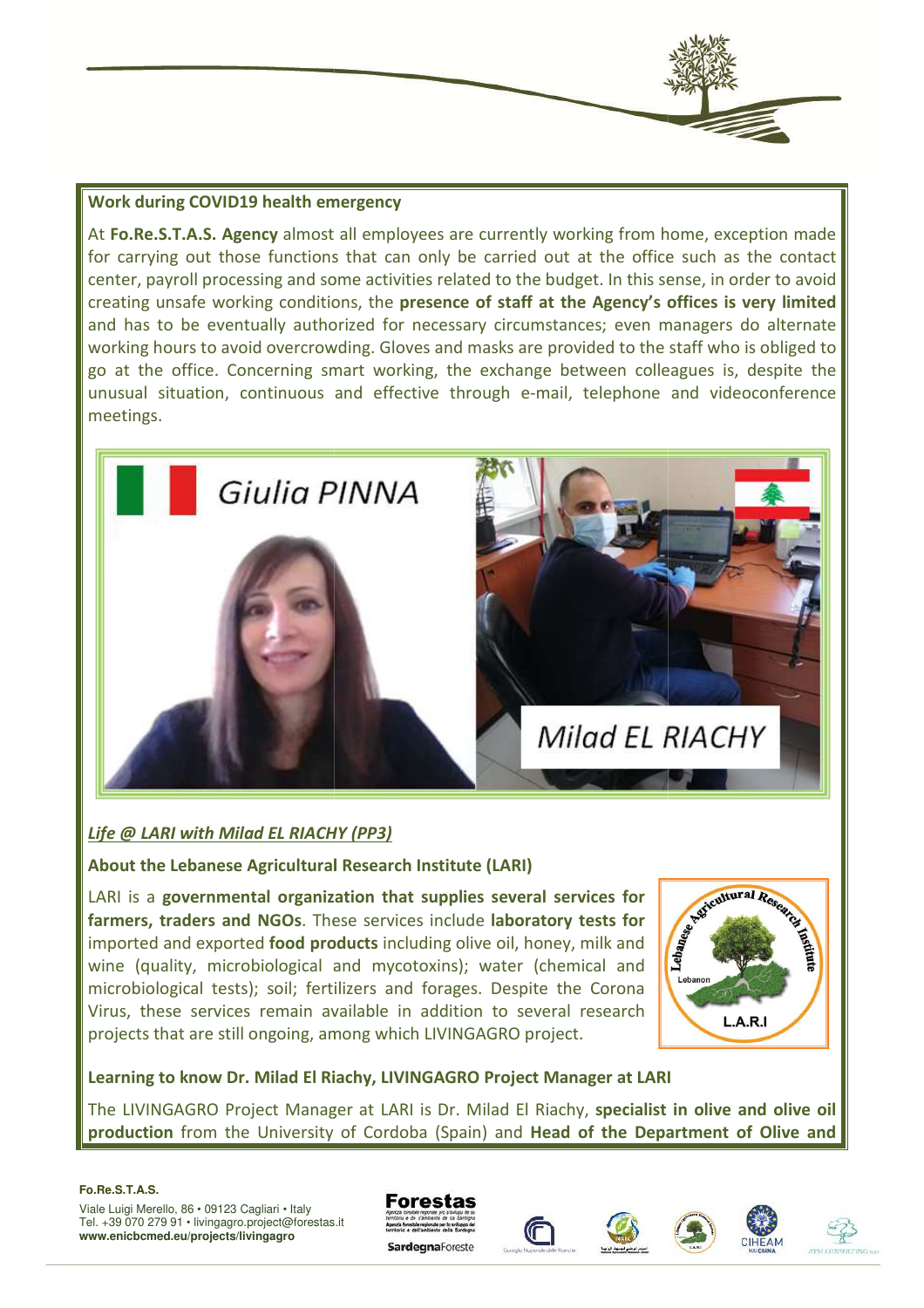

**Olive Oil at LARI** since 2012. Dr. El Riachy has a wide experience on olive growing and olive oil production and quality with around 30 publications in European journals on the impact of agroindustrial practices on olive growing and olive oil composition.

#### **Work during COVID19 health emergency**

Dr. El Riachy and his colleagues at LARI continue their work in rotation at the Center or work from **home**, while taking all the necessary precautions to avoid direct contact between each other and between farmers and other clients. In addition, Dr. El Riachy continues seeking for the **completion**  of the team that will be working on the implementation of the project activities and keep continuous contact with the National Contact Point (NCP) and the Control Contact Point (CCP) for selecting the Audit company. Moreover, the Head accountant of LARI (Fadi (Fadi Naddaf), in collaboration with the project manager, is working on procurement issues such as resolving the VAT exemption issues and preparing the general tender conditions in order to advance in the most urgent activities related to the implementation of the project.

# Get to know our Project Managers Part II – CNR DISBA(PP1) and MAICH (PP4)

# *Life @ CNR with Marina BUFACCHI (PP1)*

#### **About the Italian National Research Council, Department of Bio-Agro-Food Sciences Food (CNR DISBA)**

The Department of Bio-Agro-Food Sciences (DISBA) carries out research, innovation and training activities in all fields related to agriculture and food sciences. DISBA wants to contribute to the progress of scientific and technological knowledge useful for the development and enhancement of a sustainable and innovative agro-food system to face the important global challenges of the

earth's future, including the need to supply food, water and energy to a growing population, through the sustainable use of limited natural resources. The Department is **made up of 9 Institutes** and, in terms of international, territorial and neighborhood cooperation, participates, also through the institutes that belong to it, in more than 180 national and international research projects. **CNR ISAFOM** 



(Institute for Agricultural and Forestry Systems of the Mediterranean) is one of the institutes belonging to DISBA and deals with the study and analysis of the physical, chemical and biological processes that determine the functioning and dynamics of agro-ecosystems in Mediterranean **climate environments**, for the qualitative and quantitative improvement of production, for the optimization of the use of natural resources and for the enhancement of the functions of agricultural and forestry systems.

# **Learning to know Marina BUFACCHI, Project Manager at CNR ISAFOM**

After graduating in Agricultural Sciences at the University of Perugia, Marina Bufacchi has been involved for over 25 years in the **promotion, organization and management of research,** development and diffusion of innovation activities, at the beginning in the agro-food and **environmental sectors** and, subsequently, in the sector of **technologies applied to cultural and** 

#### **Fo.Re.S.T.A.S.**









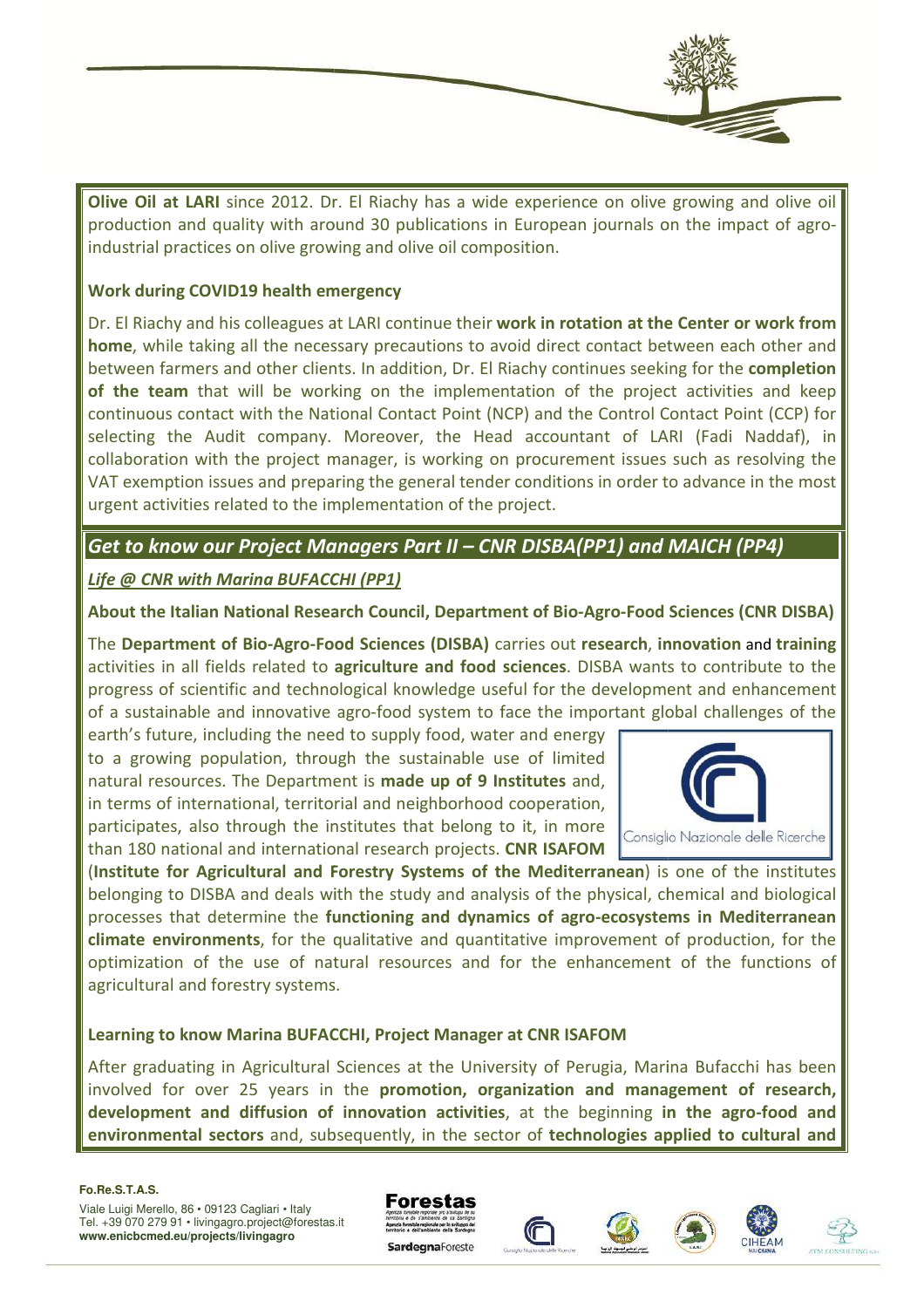**environmental heritage**. For some years she has dealt with international cooperation with developing countries. Since 2012 he has been working at the Perugia office of the Institute for Agricultural and Forestry Systems of the Mediterranean –**ISAFOM** where he oversaw, among other, the design and coordination of two EU-funded projects (FFW, 7° FP GA#308733 - BeFOre, Horizon2020 GA #645595). She is currently involved in the implementation of LIVINGAGRO project funded under the ENI CBC MED Program. She currently holds the position of **Acting Director of the CNR ISAFOM Institute**.

#### **Work during COVID19 health emerg emergency**

Following the measures taken to adequately contrast spreading of SARS COV 2, the CNR has ordered the use of smart-working to all professional and technical figures able to work remotely. This also influenced the implementation of LIVINGAGRO project. In particular, once activities relating to meetings and co-presence meetings were postponed to a date to be identified, videorelating to meetings and co-presence meetings were postponed to a date to be identified, video conferences were organized whenever possible, using various tools for remote connection, such as Skype, Zoom, Microsoft Teams, GoToMeeting, etc., thus, managing to maintain contact with the other project partners. Thanks to these technologies it was possible to continue sharing information and experiences, even if with some limitations. Efforts were concentrated on activities such as the study of the model for the Living Laboratory "Olive Multifunctional System", the definition of the "Capitalization plan" and the composition of the Cross Cutting Issues Committee. The same technologies are expected to be used to organize the first Steering Committee meeting of the project previously postponed due to the SARS COV 2 emergency. presence meetings were postponed to a date to be identified, video-<br>whenever possible, using various tools for remote connection, such<br>eams, GoToMeeting, etc., thus, managing to maintain contact with the



#### **Fo.Re.S.T.A.S.**









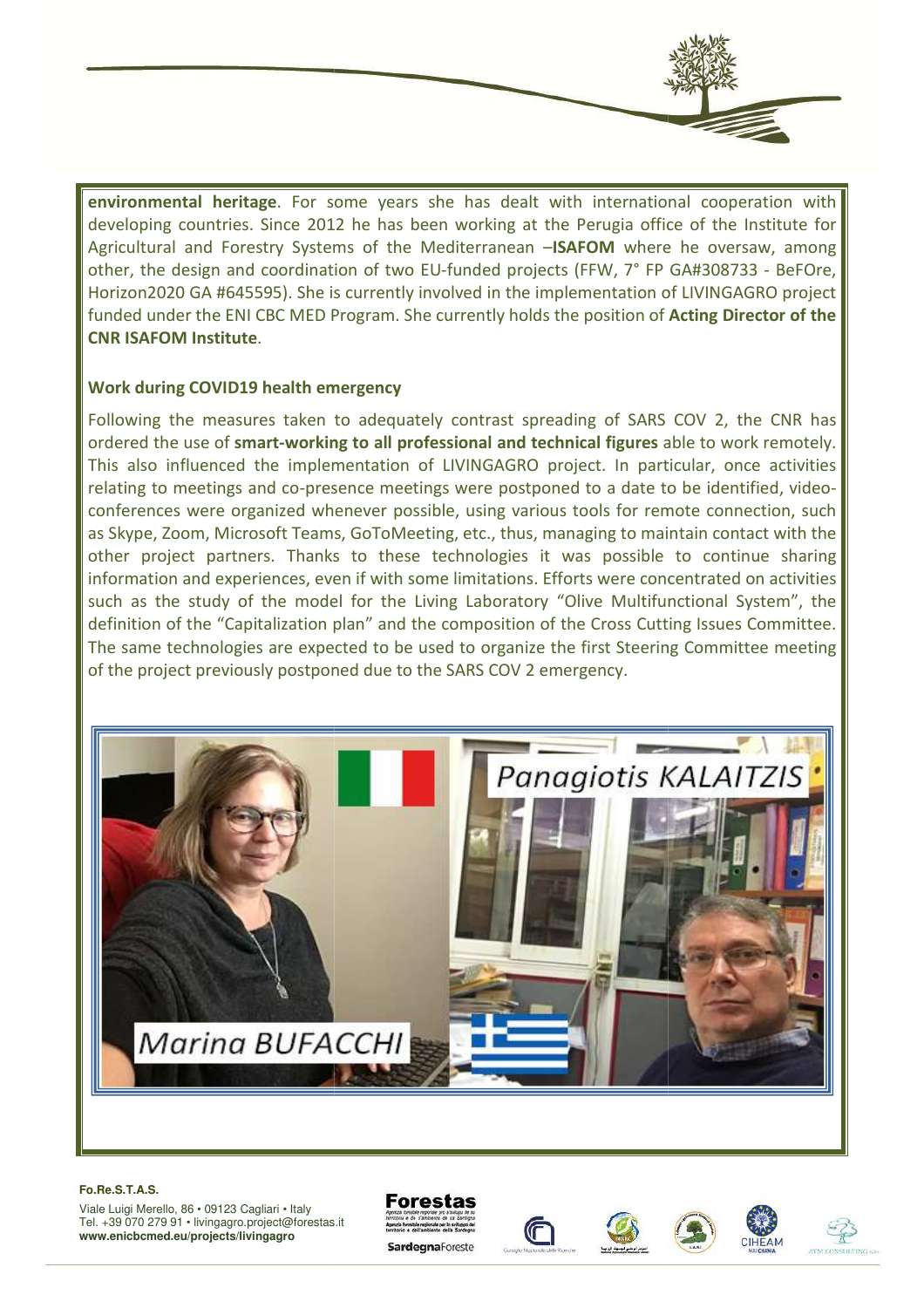# *Life @ MAICH with Panagiotis KALAITZIS (PP4)*

**About the Mediterranean Agronomic Institute of Chania (MAICH)**

The Mediterranean Agronomic Institute of Chania is the 4th constituent institute of CIHEAM, the **International Centre for Advanced Mediterranean Agronomic Studies** , an intergovernmental organization which was founded at the joint initiative of the OECD and the Council of Europe on<br>May 21<sup>st</sup> 1962 under an agreement signed by the governments of seven southern European May  $21^{st}$  1962 under an agreement signed by the governments of seven southern European

countries: France, Greece, Italy, Portugal, Spain, Turkey and Yugoslavia. The 1962 agreement establishing the Centre stipulates that **CIHEAM's mission** consists in "providing supplementary **education** (economic as well as technical) and developing a spirit of **international cooperation among agricultural personnel in Mediterranean countries** ". CIHEAM is made up of four Mediterranean Agronomic Institutes (MAIs), located in Bari (Italy), Chania (Greece), Montpellier (France) and Zaragoza (Spain), and a General Secretariat based in Paris. Since 1986 and as the  $4^{\text{th}}$ constituent institute of CIHEAM, **MAICH** pursues its three main complementary missions through



post-graduate specialized education networked research facilitation of regional debate with focus in the fields of Business Economics and Management, Geo-information in Environmental **Management**, **Horticultural Genetics and Biotechnology** , **Food Quality** and Chemistry of Natural Products, Sustainable Agriculture and has established itself as an authority in Mediterranean agriculture, Food and **Rural Development** .

# **Learning to know Panagiotis KALAITZIS, LIVINGAGRO Project Manager at MAICH**

Dr. Panagiotis Kalaitzis achieved his Ph.D. in Molecular & Cell Biology at the University of<br>Maryland, in the USA. He then **joined the Mediterranean Agronomic Institute of Chania, as**<br>**Research & Studies Coordinator of the** Maryland, in the USA. He then joined the Mediterranean Agronomic Institute of Chania, as **Research & Studies Coordinator of the Department of Horticulture and transformed it**  couple of years **into the Horticultural Genetics & Biotechnology Department** . His research interests are focused on the molecular physiology of horticultural crops and, specifically, in the regulation of developmental programs such as fruit ripening of the model crop tomato and olives as well as abiotic stress responses due to climate change. In addition, he has significant experience in food authenticity by using biotechnological approaches in food matrices such as olive oil. He has more than 50 publications and has coordinated and participated in more than 30 different as well as abiotic stress responses due to climate change. In addition, he has significant experience<br>in food authenticity by using biotechnological approaches in food matrices such as olive oil. He has<br>more than 50 public "Oxygen Sensing a novel mean for biology and technology of fruit quality" and member of the Core Group of the COST ACTION CA1711 "Data integration of maximize the power of omics for grapevine improvement". projects. He is Vice-Chair of the COST ACTION ROXY CA18210<br>
or biology and technology of fruit quality" and member of the<br>
CA1711 "Data integration of maximize the power of omics for<br> **rgency**<br>
irus crisis has spread furth

#### **Work during COVID19 health emergency**

During this period, the Corona Virus crisis has spread further the growth of online work and, through regular e-meetings, Dr. Kalaitzis is working on the implementa project. Through **conference calls with Greek farmers and entrepreneurs** of the olive

#### **Fo.Re.S.T.A.S.**









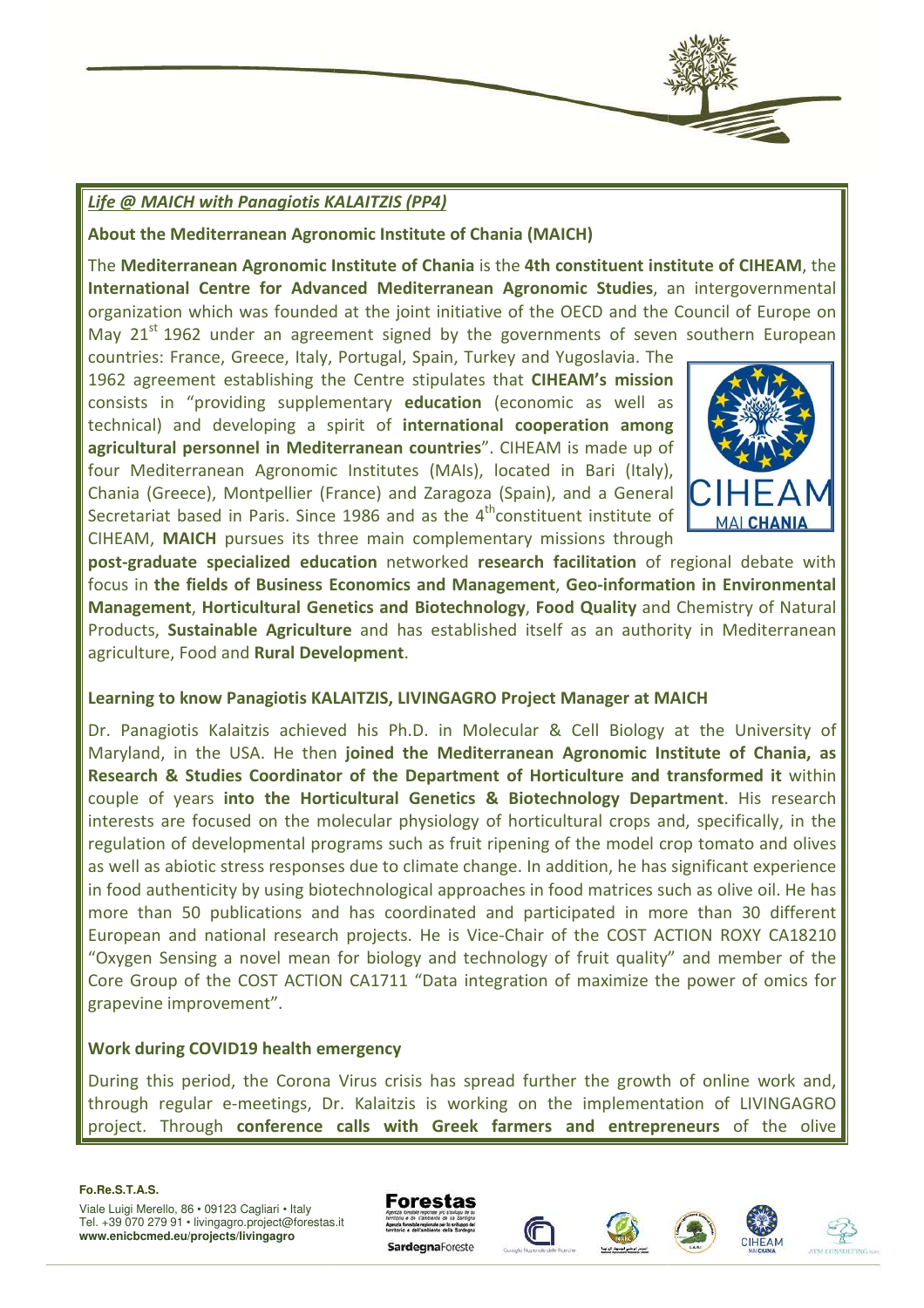

multifunctional system, he is working to assess their specific needs for innovation and re-orient research activities to satisfy their needs and examine the possibility of transferring ready-to-use innovations.

# *Get to know our Project Managers Part I III – NARC (PP2) and ATM (PP5)*

# *Life @ NARC with Salam AYOUB (PP2)*

#### **About the National Agricultural Research Center (NARC)**

NARC is the principle agricultural research institution on the national level. NARC consists of a main headquarter in Al-Balqa and eight regional centers covering the different areas of Jordan.

NARC aims to **promote the agricultural sector in Jordan** through the implementation of **applied agricultural research** and **introduction** of appropriate and **effective technology**  in cooperation with relevant national and international institutions for **enhancing the economic and environmental level of Jordanian farmers** . The organization includes expert researchers in the field of olive cultivation, horticulture, cereals, expert researchers in the field of olive cultivation, horticulture, cereals, legumes, biodiversity, fodders, water, soil, animal husbandry, environment and climate change. NARC has also well-established



laboratories and operates with 13 research stations representing different agro-ecological conditions of Jordan. NARC made a very important accomplishment aligning its goals endorsed within its new strategy (2019-2023) with the Sustainable Development Goals (SDGs) of the United Nations (Agenda 2030).

#### **Learning to know Salam AYOUB, LIVINGAGRO Project Manager at NARC ow**

Dr. Salam Ayoub is a **senior researcher and the Director of Horticulture Research Directorate at**  the National Agricultural Research Center (NARC). He obtained his Ph.D. in Horticulture / Olive tree physiology from the University of Jordan. He is an expert in olive cultivation and olive oil quality and works as principal investigator for several research projects related to characterization and conservation of olive cultivars, reuse of olive mill wastewater and utilization of reclaimed wastewater. His research interests include olive cultivars and genetic resources, olive oil extraction and quality, olive irrigation, management of olive mills by-products and organic farming. He has published 12 peer-reviewed articles, 8 booklets and one book-chapter. He is a member of the International Society for Horticultural Science (ISHS), member of the AARINENA Olive Network, and quality, olive irrigation, management of olive mills by-products and organic farming. He has published 12 peer-reviewed articles, 8 booklets and one book-chapter. He is a member of the International Society for Horticu Farming, member of the Jordanian olive oil tasting panel and the organizer of the 5<sup>th</sup>International Olive Conference (OLIVEBIOTEQ -2014). Dr. Ayoub is currently working on the implementation of LIVINGAGRO project including submitting the request to purchase the equipment (personal computers), start the procedure for procurement of the external financial auditor and establishing a demonstration site for olive multifunctional system at Maru Research Station in Irbid (North of Jordan).

#### **Fo.Re.S.T.A.S.**







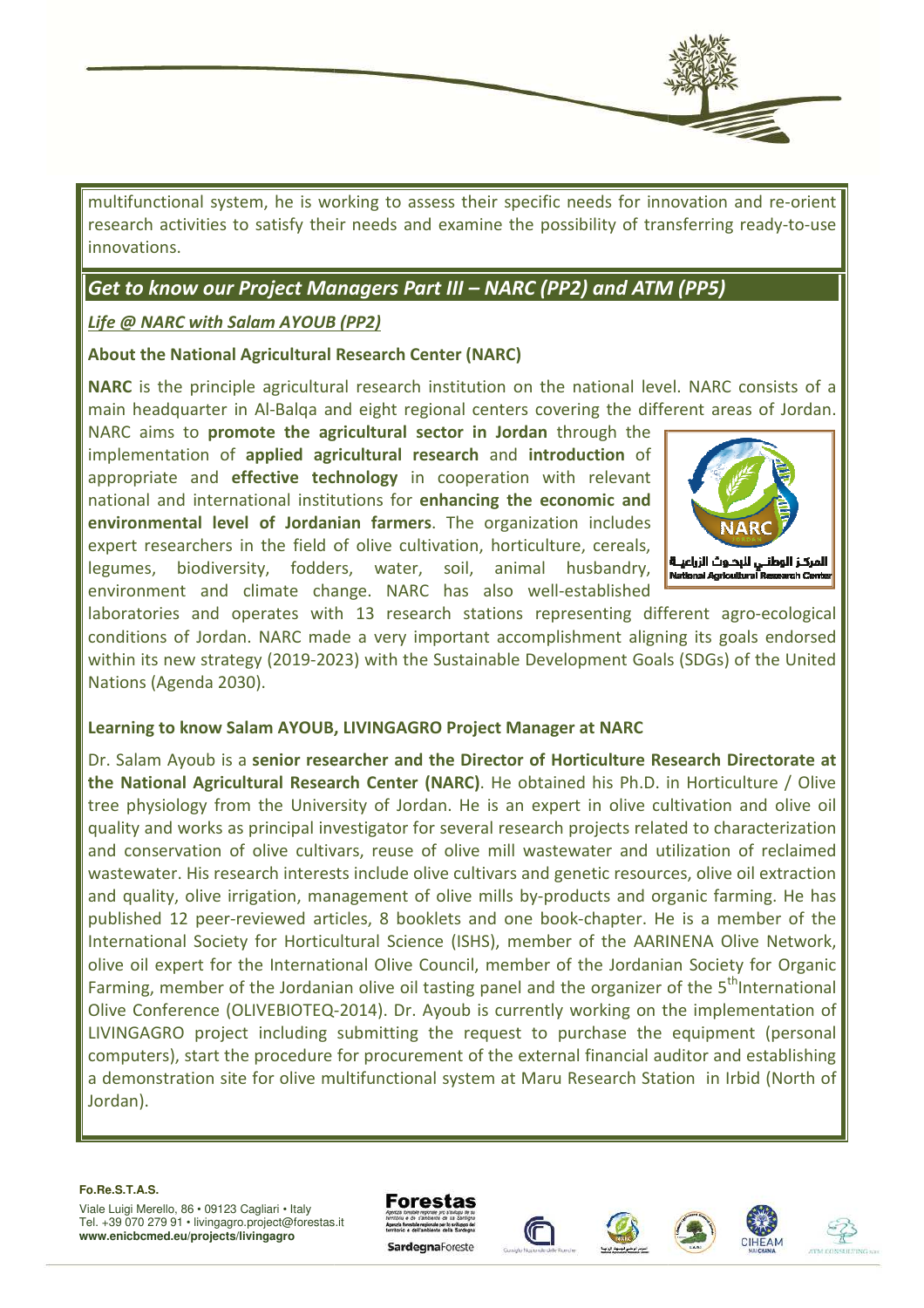#### **Work during COVID19 health emergency**

During the ongoing COVID19 crisis, the government and private sectors in Jordan are off since March 18<sup>th</sup> 2020. The government bodies are working with the minimal staff to sustain the<br>life and to provide the people with their essential needs. NARC staff continue to work remotely to life and to provide the people with their essential needs. NARC staff continue to work remotely to provide the farmers with awareness letters, information and learning videos on how to manage their farms and to sustain their production and taking the health precautions during the COVID19 crisis. The deal with **Smart working** continues from home with colleagues from NARC to follow up project activities. The progress in implementation of project activities was discussed via Skype . meeting with partners from LARI, Lebanon.



# *Life @ ATM with Dina PORAZZINI (PP5)*

#### **About ATM Consulting s.a.s. (ATM)**

**ATM consulting s.a.s.** is a consulting company based in Italy in different regions such as Sardinia, Umbria and Lombardy. It deals with assistance, design and innovation transfer in the agroforestry sector, not only in the national territory but also in other countries of the European Union. The company was founded in 1990 by a group of agronomists including the legal representative who has still today the managerial role. It provides its services with a "network" philosophy, using a network of skills and collaborations that expands every year according to a virtuous mechanism of relationships between positive systems. The pillars of ATM's action are good knowledge of innovations suitable for transfer, technical ability, experience and precision in "doing". The sector of work concerning the services related to the application of studies and researches in the agricultural, forestry, agro-industrial, agro-food and environmental sectors is one of the main scope of the company.

#### **Fo.Re.S.T.A.S.**







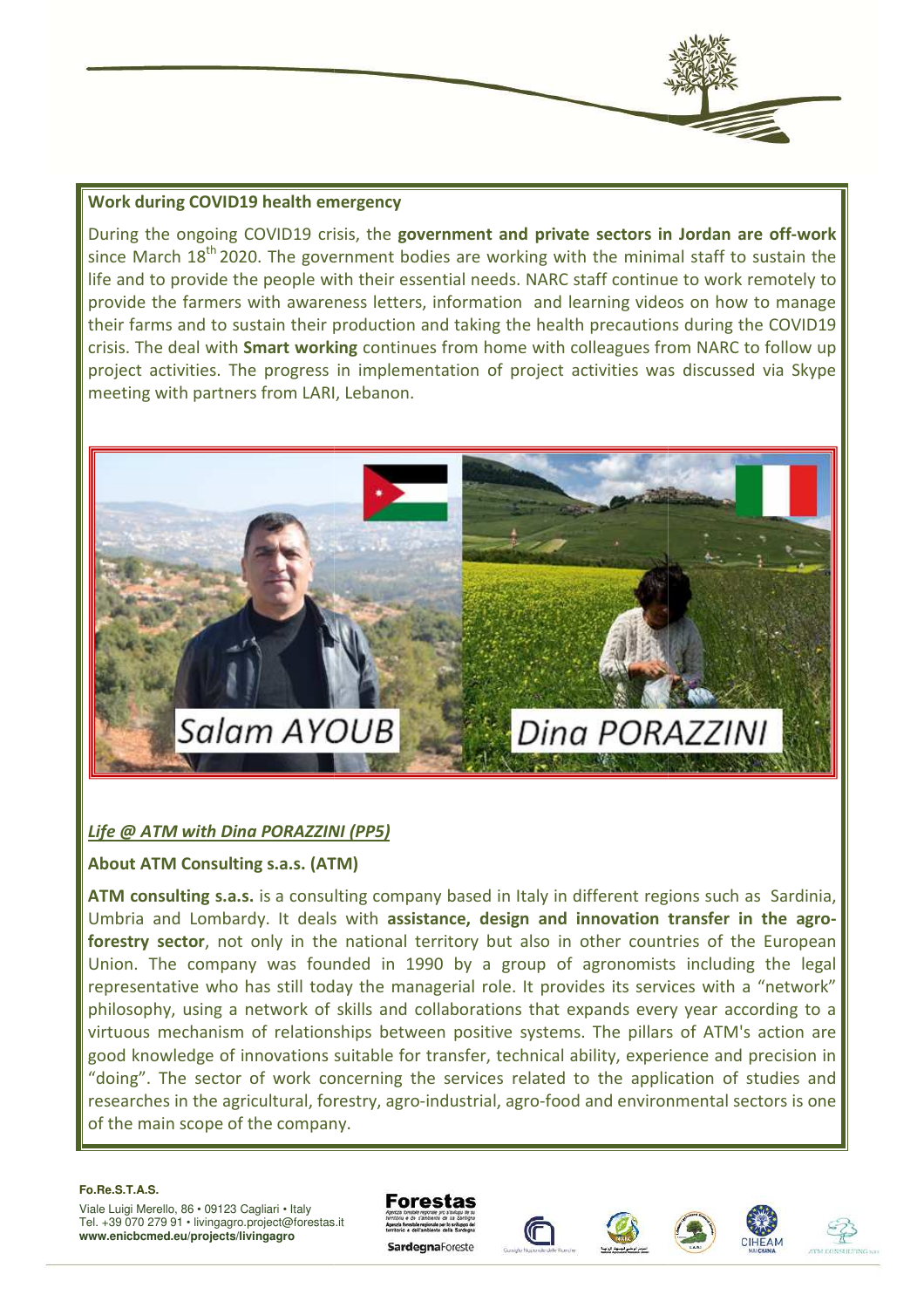

#### **Learning to know Dina PORAZZINI, LIVINGAGRO Project Manager at ATM**

**Dina Porazzini** was co-founder of ATM in 1990, being the company involved in many activities and experiences within projects related to the agricultural and forestry sector such as regional development programs, local development plans, innovation transfer and European projects. Dina is graduated in agricultural sciences and has a long experience in transfer innovation and an experience of assistance to companies of over 30 years. She covers the role of Project Manager for ATM within LIVINGAGRO project. ctor such as regional<br>uropean projects. Dina<br>fer innovation and an<br>of Project Manager for<br>were carried out quite<br>k, in order to contrast<br>ome collaborators the<br>**s remotely**, while the

#### **Work during COVID19 health emergency**

During the COVID-19 emergency some of the working activities at ATM were carried out quite normally, whereas some were put in standby or reduced. Most of the work, in order to contrast the spreading of the virus, was done via **smart working**. Therefore, for some collaborators the situation has changed little, since they already carried out their **activities remotely** workplace moved from the office to home for the rest of the staff. What really changed was the scheduling of meetings, daily activities and the organization's way. In fact in this period all the staff has limited to organize himself to regular meetings via Skype, that however have been very productive. Obviously some activities concerning physical meetings and co-presence meetings were postponed. However, despite the difficulties, the work was carried out without too many complications and from a certain point of view, indeed, it was possible to experiment new platforms which enable work remotely.

**FROM THE PROJECT PARTNERS – In this edition: News from the GREEK PP** 

# *Agroforestry Systems: innovation for sustainable agricultural production*



On Sunday 2<sup>nd</sup> of February 2020, during the 28<sup>th</sup>International Fair for Agricultural Machinery, Equipment & Supplies " "AGROTICA 2020", the Geotechnical Chamber of Greece-branch of Central Macedonia in collaboration with the Hellenic Agroforestry Network organized a

meeting focused on the "**Agroforestry Systems: innovation for sustainable agricultural**  production". Farmers, cooperative's representatives and researchers discussed on different issues regarding the national agroforestry systems. It was reported that *traditional agroforestry systems* **occupy significant areas**, especially in the semi-mountainous areas and in some cases, they were transformed into monocultures. During the meeting all the participants agreed that the **maintenance of agroforestry systems** is considered **imperative for the preservation preservation of the good**  condition of the soils, the biodiversity and the landscape as well as the provision of financial support to the rural population. More information about the meeting and the Greek Agroforestry Network can be found at the following link.

**Fo.Re.S.T.A.S.**









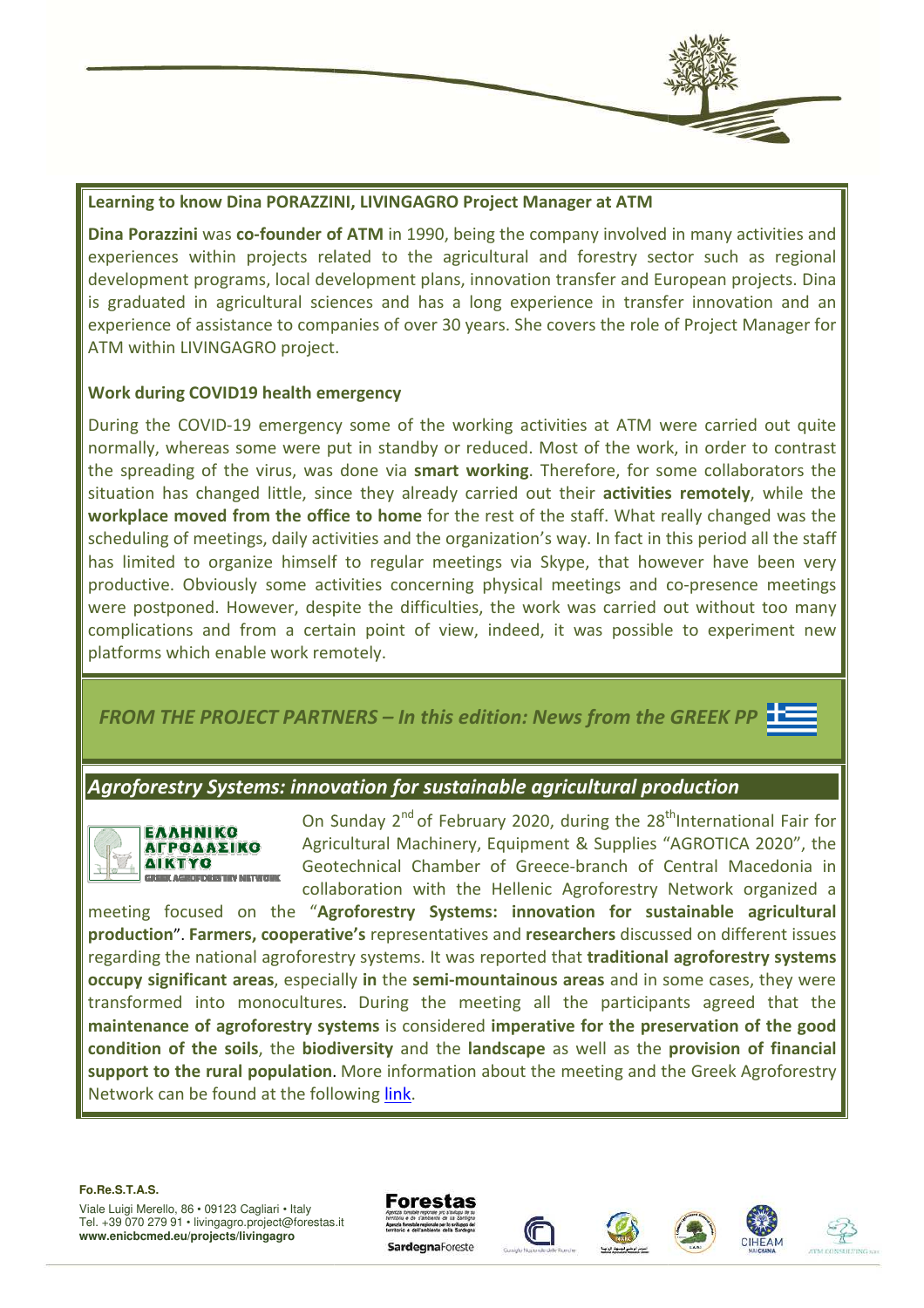# **PLANT UP-Upgrading the plant capital**







**"PlantUp"** aims at the introduction and development of an **integrated** and **cutting-edge infrastructure** for the preservation and

exploitation of the wealth and heritage of the **Hellenic plant biodiversity** , while assuring consumers' health and environmental protection. The implementation of *PlantUp* reinforces existing infrastructures and is expected to produce a number of significant results, including: the **preservation of biodiversity** and the **conservation of plants' genetic resources** ; **efficient plant health maintenance**; a **safeguard a against any invasive, non**indigenous harmful organisms in new plant species; certified domestic plant propagating material; the *introduction of new* **plant species and cultivars into cultivation** ; the development of modern, advanced and more sustainable technologies in



cultivation practices; the discovery of natural products of pharmaceutical, nutraceutical, cosmeceutical and agrochemical interest, as well as the development of high-added-value products.

**The Department of Horticultural Genetics and Biotechnology from MAICH** , will upgrade its existing infrastructure with complementary state-of-the art equipment in the scientific area of genomics and phenomics. The main objective concentrated mostly **on the molecular genotyping**<br>**of cultivars** in order to assess genomics and phenomics. The main objective concentrated mostly **on the molecular genotyping** 



**of cultivars** in order to assess their **genetic diversity** project focuses on the discovery of **novel characteristics** from two local varieties, **a bell shape** and a **beef type** . Emphasis will be placed on selecting agronomically important **characteristics** for both **field- and greenhous greenhouse-grown Cretan**  tomatoes, which include resistance or tolerance to the devastating Tomato Brown Rugose Fruit Virus and Tomato leaf miner, longer shelf-life, salt tolerance, post harvest behavior and nutritional content such as vitamins, lycopene, antioxidants, ascorbic acid and carotenoids. **Traditional and** 

**novel breeding methods** will be deployed, **along with classic and honeycomb design** .

Moreover, by using advanced methodologies from applied mathematics, image p processing and scientific computing will perform **morphological analysis** of **different crop species** .

*"PlantUp" is implemented under the Action "Reinforcement of the Research and Innovation Infrastructure", funded*  by the Operational Programme "Competitiveness, Entrepreneurship and Innovation" (NSRF 2014-2020) and co*financed by the Greek Government and the European Union (European Regional Development Fund).*

#### **Fo.Re.S.T.A.S.**